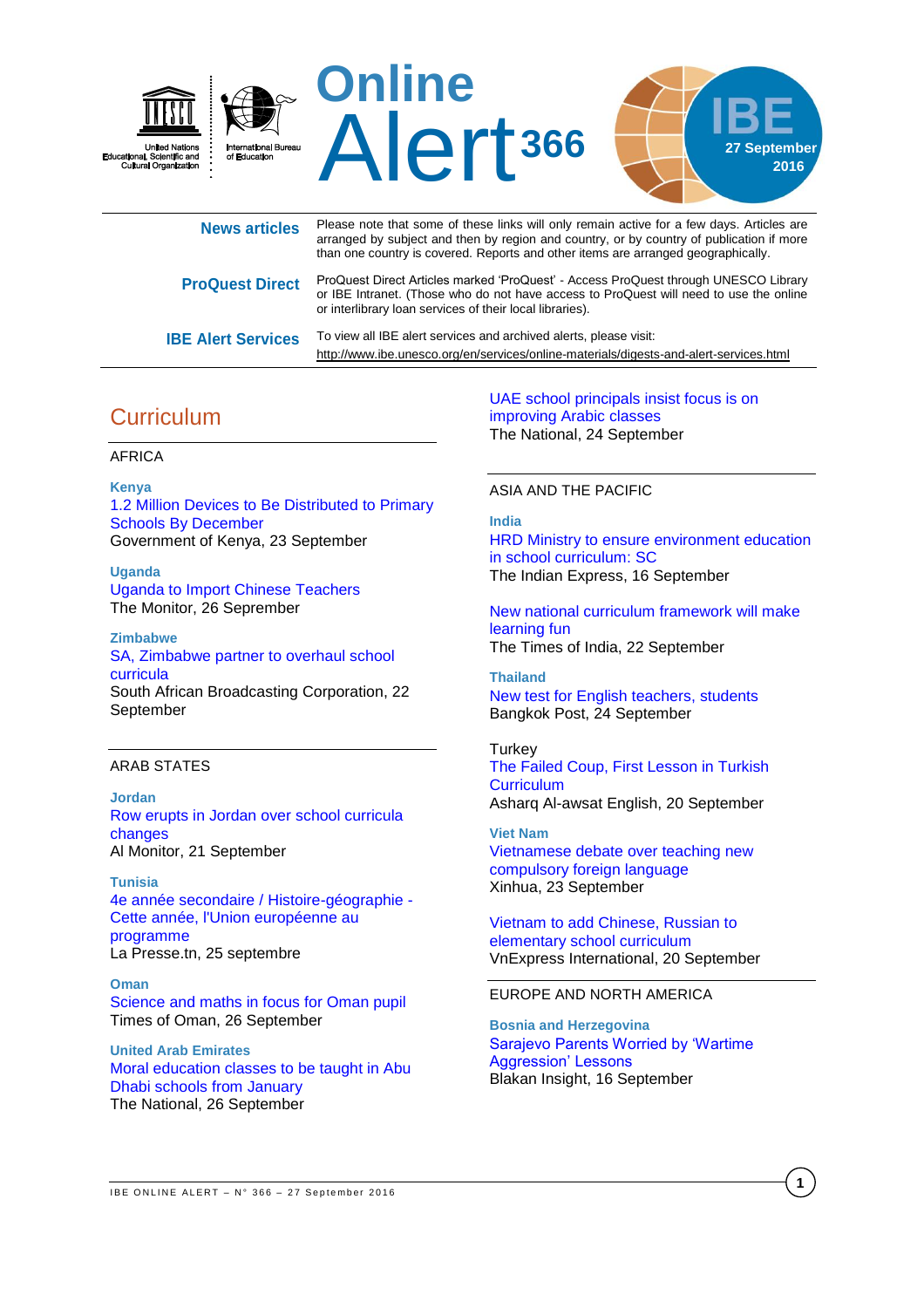### **Canada**

[Toronto schools are starting each day with a](http://www.theglobeandmail.com/news/national/education/toronto-schools-are-starting-each-day-with-a-first-nations-lesson/article32018118/)  [First Nations lesson](http://www.theglobeandmail.com/news/national/education/toronto-schools-are-starting-each-day-with-a-first-nations-lesson/article32018118/) The Globe and Mail, 22 September

**Latvia** [Plan for kids to start school sooner moves](http://www.lsm.lv/en/article/societ/society/plan-for-kids-to-start-school-sooner-moves-closer.a202556/)  [closer](http://www.lsm.lv/en/article/societ/society/plan-for-kids-to-start-school-sooner-moves-closer.a202556/)

Public broadcasting of Latvia, 26 September

**USA** [U.S. Department of Education Releases](http://www.ed.gov/news/press-releases/us-department-education-releases-guidance-english-learners)  [Guidance on English Learners](http://www.ed.gov/news/press-releases/us-department-education-releases-guidance-english-learners) U.S. Department of Education, 23 September

### LATIN AMERICA AND THE CARIBBEAN

**Ecuador**

[El nuevo currículo de Ecuador coloca al inglés](http://www.andes.info.ec/es/noticias/nuevo-curriculo-ecuador-coloca-ingles-materia-obligatoria-escuelas-publicas.html)  [como materia obligatoria en las escuelas](http://www.andes.info.ec/es/noticias/nuevo-curriculo-ecuador-coloca-ingles-materia-obligatoria-escuelas-publicas.html)  [públicas](http://www.andes.info.ec/es/noticias/nuevo-curriculo-ecuador-coloca-ingles-materia-obligatoria-escuelas-publicas.html) Andes, 19 de septiembre

**Peru** [Escuelas superiores inician funciones](http://www.minedu.gob.pe/n/noticia.php?id=39762)  [didácticas de arte para promover creatividad](http://www.minedu.gob.pe/n/noticia.php?id=39762)  [en colegios públicos](http://www.minedu.gob.pe/n/noticia.php?id=39762) Ministerio de Educacion, 21 de septiembre

## Early childhood education

### AFRICA

**Senegal** [Prise en charge de la petite enfance -](http://fr.allafrica.com/stories/201609201047.html) Les [inspecteurs d'académie échangent sur les](http://fr.allafrica.com/stories/201609201047.html)  [défis](http://fr.allafrica.com/stories/201609201047.html) Sud Quotidien, 20 septembre

EUROPE AND NORTH AMERICA

**Finland** [3-hour exercise a day stressed for children](http://www.finlandtimes.fi/education/2016/09/08/29960/3-hour-exercise-a-day-stressed-for-children) Finland Times, 8 September

# Education Reform

### AFRICA

**Comoros** [Rentrée scolaire et importantes réformes de](http://fr.allafrica.com/stories/201609200480.html)  [l'éducation dans le pays](http://fr.allafrica.com/stories/201609200480.html) Radio France Internationale, 20 septembre

#### **17**  $\epsilon$ EUROPE AND NORTH AMERICA

**France** [Najat Vallaud-Belkacem veut rendre](http://www.lexpress.fr/education/najat-vallaud-belkacem-veut-rendre-obligatoire-la-scolarisation-de-3-a-18-ans_1832841.html)  [obligatoire la scolarisation de 3 à 18 ans](http://www.lexpress.fr/education/najat-vallaud-belkacem-veut-rendre-obligatoire-la-scolarisation-de-3-a-18-ans_1832841.html) L'Express, 21 Septembre

[Réforme de l'évaluation](http://www.lemonde.fr/education/article/2016/09/20/reforme-de-l-evaluation-les-enseignants-seront-desormais-sur-un-pied-d-egalite_5000532_1473685.html) : « Les enseignants [seront désormais sur un pied d'égalité](http://www.lemonde.fr/education/article/2016/09/20/reforme-de-l-evaluation-les-enseignants-seront-desormais-sur-un-pied-d-egalite_5000532_1473685.html) » Le Monde, 20 septembre

### LATIN AMERICA AND THE CARIBBEAN

**Brazil** [Brazil announces controversial education](http://news.xinhuanet.com/english/2016-09/23/c_135708911.htm)  [reform](http://news.xinhuanet.com/english/2016-09/23/c_135708911.htm) Xinhua, 23 September

### Education System

#### AFRICA

**Angola** [Le Ministère de l'Education veut un système](http://www.angop.ao/angola/fr_fr/noticias/educacao/2016/8/37/Ministere-Education-veut-systeme-educatif-similaire-international,cecd0b19-27f0-48af-be7c-42dd2f4bcc65.html)  [éducatif similaire au international](http://www.angop.ao/angola/fr_fr/noticias/educacao/2016/8/37/Ministere-Education-veut-systeme-educatif-similaire-international,cecd0b19-27f0-48af-be7c-42dd2f4bcc65.html) AngolaPress, 14 septembre

**Burkina Faso** Système éducatif - [Le rapport du PASEC 2014](http://fr.allafrica.com/stories/201609230815.html)  [validé](http://fr.allafrica.com/stories/201609230815.html) Siswaya Quotidien, 22 septembre

### ASIA AND THE PACIFIC

**Singapore** [Este es el modelo educativo que seduce a](http://www.eltiempo.com/estilo-de-vida/educacion/entrevista-con-mike-thiruman-presidente-del-sindicato-de-maestros-de-singapur-/16706184)  [todo el mundo](http://www.eltiempo.com/estilo-de-vida/educacion/entrevista-con-mike-thiruman-presidente-del-sindicato-de-maestros-de-singapur-/16706184) El Tiempo, 20 de septiembre

### EUROPE AND NORTH AMERICA

### **UK**

[Academies encouraged to open selective](http://www.bbc.com/news/education-37451974)  [schools](http://www.bbc.com/news/education-37451974) BBC, 23 September

**USA** [Here's How Home Schooling Is Changing in](http://www.usnews.com/news/articles/2016-09-12/heres-how-home-schooling-is-changing-in-america)  **[America](http://www.usnews.com/news/articles/2016-09-12/heres-how-home-schooling-is-changing-in-america)** U.S. News, 12 September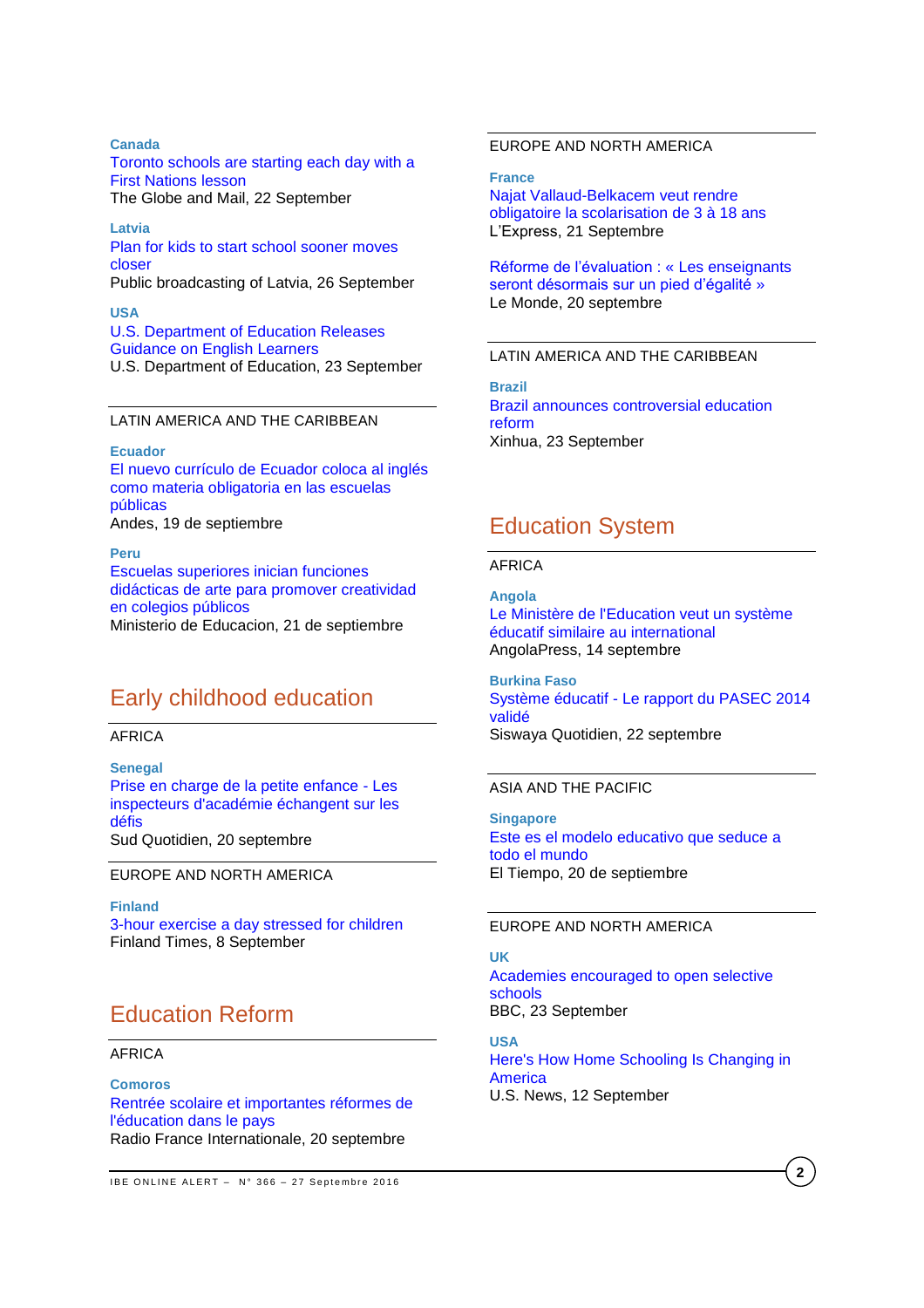# Gender

### AFRICA

**Malawi** [First Lady Stresses Importance of Educating](http://allafrica.com/stories/201609210976.html)  [Girl-Child](http://allafrica.com/stories/201609210976.html) Malawa News Agency, 20 September

**Uganda** [Ugandan Leads UN Campaign On Girl-Child](http://allafrica.com/stories/201609220293.html)  **[Education](http://allafrica.com/stories/201609220293.html)** The Monitor, 22 September

# Inclusive Education

### AFRICA

**Eritrea** [Support of Educational Materials](http://allafrica.com/stories/201609200615.html) Shabait.com, 19 September

**Malawi** [British Council Priorities Inclusion in Its](http://allafrica.com/stories/201609150649.html)  [Education Commitment](http://allafrica.com/stories/201609150649.html) Malawi News Agency, 15 September

**Namibia** [Costly to Integrate Disabled Pupils](http://allafrica.com/stories/201609190308.html) Nambian, 19 September

**South Africa** [Government Committed to Quality, Affordable](http://allafrica.com/stories/201609151130.html)  **[Education](http://allafrica.com/stories/201609151130.html)** SAnews.gov.za, 15 September

### EUROPE AND NORTH AMERICA

**France** [Éducation des jeunes délinquants](http://theconversation.com/education-des-jeunes-delinquants-un-retour-en-arriere-65657) : un retour en [arrière](http://theconversation.com/education-des-jeunes-delinquants-un-retour-en-arriere-65657) ? The Conversation, 22 septembre

# Teacher Education

### AFRICA

**Angola** [Des futurs enseignants encouragés à](http://fr.allafrica.com/stories/201609201360.html)  [s'engager dans la formation](http://fr.allafrica.com/stories/201609201360.html) Angola Press, 20 septembre

### **Congo**

Education - [Anatole Collinet Makosso souligne](http://fr.allafrica.com/stories/201609150676.html)  [la nécessité de redynamiser la formation](http://fr.allafrica.com/stories/201609150676.html)  [continue des enseignants](http://fr.allafrica.com/stories/201609150676.html) Agence d'Information d'Afrique Centrale, 14 septembre

**Uganda** [Govt Starts Probe Into Teachers' Skills](http://allafrica.com/stories/201609260055.html) The Monitor, 26 September

[Govt Admits 80 Percent of Teachers Can't](http://allafrica.com/stories/201609210810.html)  [Read](http://allafrica.com/stories/201609210810.html) The Monitor, 21 September

### ARAB STATES

**United Arab Emirates** [Now, a new licensing programme for Abu](http://www.khaleejtimes.com/20160921/1653/no-title)  [Dhabi teachers](http://www.khaleejtimes.com/20160921/1653/no-title) Khaleej Times, 21 September

### ASIA AND THE PACIFIC

**India** [TISS course for enhancing teachers'](http://indianexpress.com/article/education/tiss-course-for-enhancing-teachers-skills-3036529/) skills The Indian Express, 18 September

### EUROPE AND NORTH AMERICA

#### **UK**

[What UK teachers can learn from Finland,](http://www.independent.co.uk/news/uk/home-news/best-education-world-finland-what-uk-schools-can-learn-a7319056.html)  [where children have one of the world's best](http://www.independent.co.uk/news/uk/home-news/best-education-world-finland-what-uk-schools-can-learn-a7319056.html)  [educations](http://www.independent.co.uk/news/uk/home-news/best-education-world-finland-what-uk-schools-can-learn-a7319056.html) Independent, 20 September

### LATIN AMERICA AND THE CARIBBEAN

**Ecuador** [El 93,2% de los maestros evaluados en](http://www.andes.info.ec/es/noticias/932-maestros-evaluados-ecuador-cuentan-fundamentos-ensenanza.html)  [Ecuador cuentan con fundamentos para la](http://www.andes.info.ec/es/noticias/932-maestros-evaluados-ecuador-cuentan-fundamentos-ensenanza.html)  [enseñanza](http://www.andes.info.ec/es/noticias/932-maestros-evaluados-ecuador-cuentan-fundamentos-ensenanza.html) Andes, 26 de septiembre